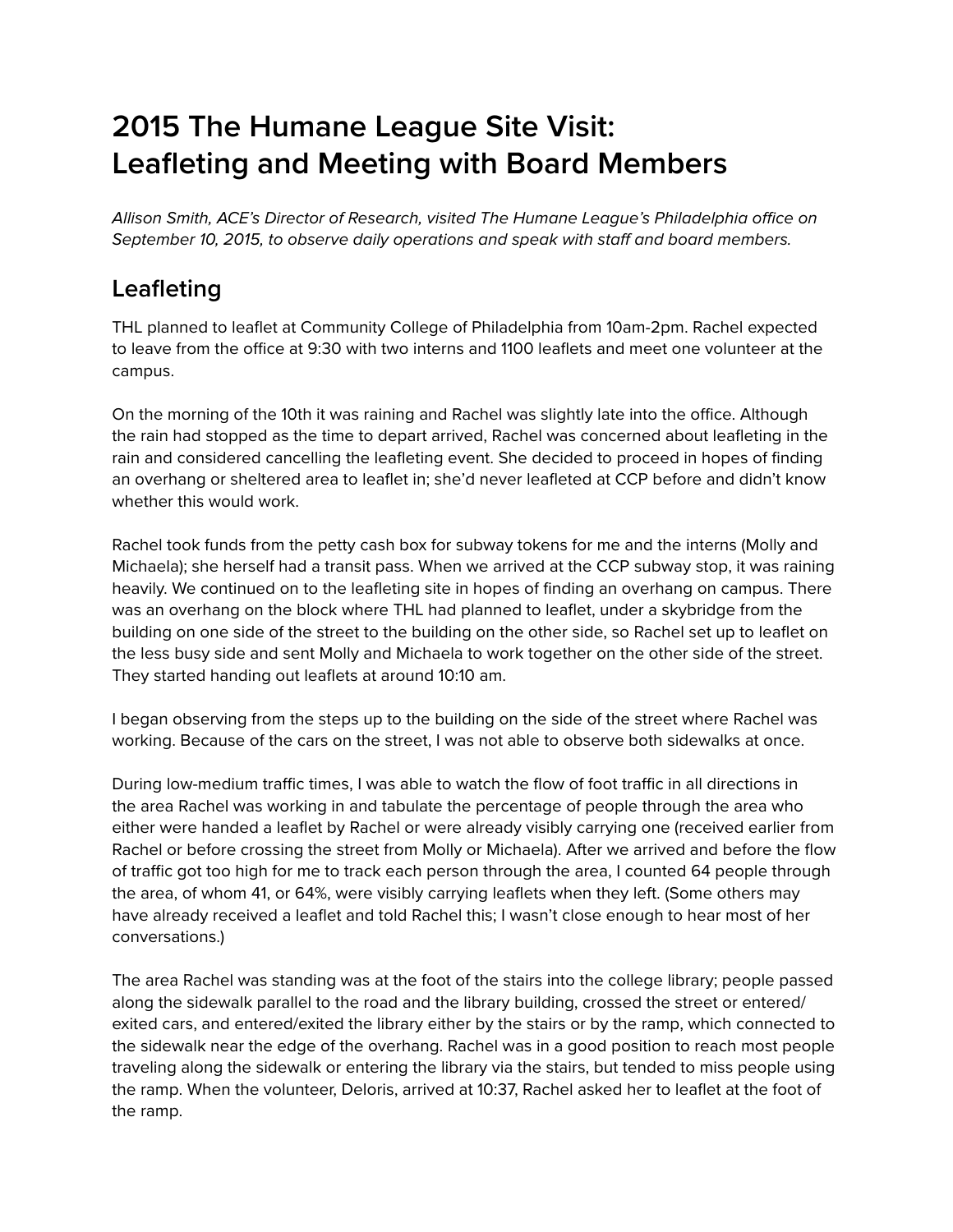After people were flowing through the area at a faster rate, I started watching the people who had leaflets as they came up the stairs to the library, to see whether they would throw them away in the trash cans outside the library doors. I expected that some would do so, but I watched 40 consecutive people enter the library with a leaflet without seeing one place a leaflet in the trash can, although I saw one place a leaflet on the trash can while generally rearranging his belongings and throwing other things away.

Next, I started taking timed samples of the number of leaflets people handed out over a 5 minute period.

- Between 11:00 and 11:05, Rachel handed out 34 leaflets.
- Between 11:10 and 11:15, Deloris handed out 9 leaflets.
- Between 11:15 and 11:20, Michaela handed out 29 leaflets.
- Between 11:20 and 11:25, Molly handed out 4 leaflets. This was not a fair sample, as it turned out, because after these were handed out no one had any more leaflets left and the leafleting was over; it's likely that Molly was also not trying as hard to hand out her last few leaflets as she had earlier.

Obviously, the 5 minute samples, even excluding Molly's, were not perfect representations of each person's leafleting practice over the entire event, since the rate at which leaflets are handed out depends on external factors like the flow of traffic, or whether more leaflets are needed. (In addition to Molly, Deloris and Michaela replenished their leaflet stacks while I was watching them.) However, in aggregate they match the overall pace of leafleting surprisingly well: the whole team handed out 1000 leaflets in 1.25 hours, or 800 leaflets per hour with 3-4 people participating (since Deloris arrived later than the others). Their combined rate over the sample period was 876 leaflets per hour with 4 people working.

While returning from the event I saw 1 or 2 leaflets on the ground between the area we leafleted and the subway and two inside the subway station. Of course more would have been discarded in other directions.

Rachel, who worked last year as a touring leafleter for Vegan Outreach, was very impressed by the take rate and the interest students at CCP showed in the leaflets. She planned to return the next Thursday with a larger number of leaflets for another session, although only 100 fewer leaflets had been distributed than was her initial goal for CCP for the semester.

### **Interns and Volunteers**

Rachel told me that Philadelphia uses more interns and volunteers than other THL offices, because the physical office space and longer local history make this easier. However, other THL offices also run similar volunteer and intern programs, both to build community and to get field work done.

When I arrived at the office for my visit there were already two interns, Molly and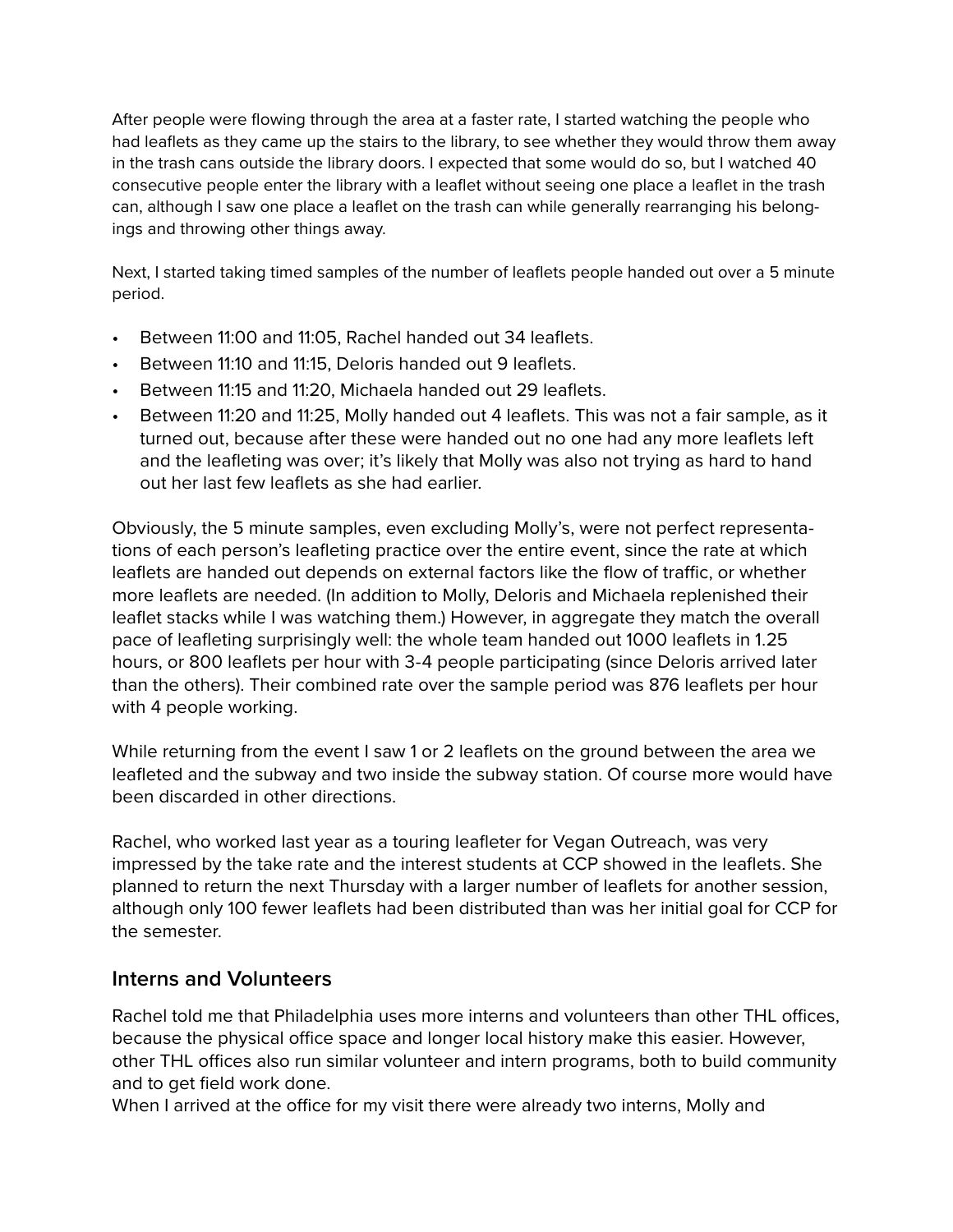Michaela, in the office. Rachel arrived a few minutes later. Rachel said that over the summer the Philadelphia office had had nine interns; Molly and Michaela were the last of that group. Both Molly and Michaela were finishing up 6 month internships that they were doing as part of the co-op program at Drexel University, which requires that students take up to 3 6-month internships or co-op jobs during their time at school, depending on their field of study. Rachel was in the process of interviewing potential interns for the fall semester.

Rachel said that interns in the past had sometimes done poor work if they were not very committed to THL's mission, such as throwing away stacks of leaflets instead of handing them out. Now THL is more selective about the interns that they accept, in order to avoid similar problems. Interns and volunteers are still given significant amounts of responsibility and independence. For instance, Molly and Michaela had keys to the Philadelphia office space, as do some volunteers. Additionally, both volunteers and interns work independently in situations where they are representing THL, which I will discuss more below.

Rachel, Lydia, and Harish each emphasized that volunteers and interns are a crucial part of the THL team. They do a lot of the daily work of the organization, and THL office directors are careful to help them feel ownership over their work and that they are personally valuable to the organization. For instance, when Deloris told Rachel she'd recently gone vegetarian, Rachel offered to buy her lunch out of her personal money, explaining that Rachel Atcheson had done the same for her when she was a volunteer. Rachel also individually emails everyone who signs up to volunteer with THL at tabling events, suggesting a few events happening very soon that they could volunteer with. And Rachel and Lydia both pointed out that they tailor volunteering opportunities to the individual volunteer; for instance, while volunteers do a lot of leafleting or tabling, some volunteers who aren't comfortable doing outreach do work on their computers, contribute food for events, or make copies of print materials for the organization.

### **In the Office**

After we returned to the office (arriving at 11:53am), Rachel assigned Molly, Michaela, and Deloris tasks to do on the computer. (The THL office in Philadelphia has 4 computer stations.) Michaela continued compiling restaurant listings for the New Jersey Veg Dining Guide, which she had been working on before we left to go leafleting. Molly wrote to potential donors of food and silent auction items for the Gala in December and tracked her contacts and responses in a spreadsheet. Deloris researched vegetarian and animal advocacy groups at colleges in the area, making a list of contacts for Rachel to reach out to for leafleting events on the relevant campuses. Later, Deloris stuffed some envelopes with letters to send to Costco for the corporate campaign THL is working on and counted leaflets that had come out of their bundles.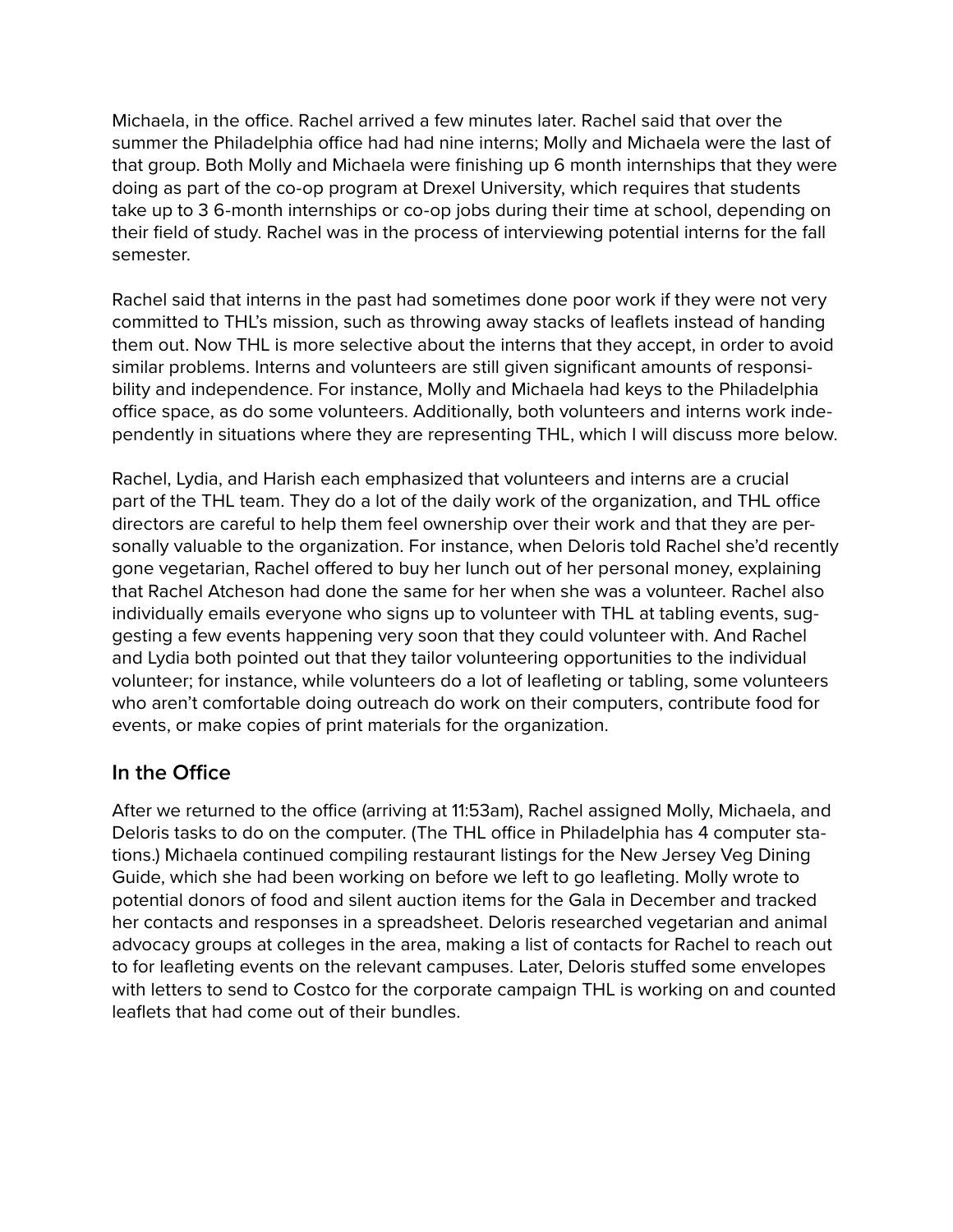Rachel switched between a variety of tasks during the afternoon, including:

- Reporting the results of the leafleting on facebook and in the THL online system. They have an online handbook in development that covers all the tasks of a THL office; Rachel showed me the index for the page about organizing the gala, which had instructions for tasks as specific as acquiring tables and chairs. This handbook has been organized by Andrea Gunn, with input from others at THL. It isn't finished yet, but will eventually also include the spreadsheets tracking whether each office meets their yearly goals. Rachel input the leaflet distribution numbers into a Google Form and showed me the resulting spreadsheet, which tracks leaflet distribution, fundraising, etc. for all offices and THL as a whole.
- Setting Molly up to write to potential donors and handling replies to donors beyond the first contact, since Molly's internship ends on 9/18.
- Preparing for leafleting and tabling events over the weekend. Because Rachel planned to work from home on the 11th, she packed a tote with tabling supplies for a volunteer who would be tabling alone over the weekend and didn't have a key to the office, so she could leave it in the hallway to be picked up by the volunteer.
- Organizing the office calendar so that future weeks would have appropriate numbers of leafleting and social events, and corresponding with businesses where she planned to hold social events.

Other activities on her task list included:

#### **Out of office:**

- Leafleting or tabling 3-4 times per week
- Humane ed (eventually; Rachel had not yet given a humane ed presentation, but had gone to pitch a bundle of outreach activities to a marketing class at the Wharton School where students are required to pick an idea suggested by a local business and work on it for class credit)
- Vegan Drinks once per month at a rotating bar or restaurant
- Meatless Monday dinner/ weekly Team THL runs before dinner
- Refilling Vegan Starter Kit stands once per month

#### **In the office:**

- Planning the Gala for Dec 5th (currently confirming sponsors, donors, and speakers, collaboratively with David and Michelle)
- Scheduling Facebook posts
- Practicing the humane ed presentation
- Preparing the NJ Veg Dining Guide
- Setting up a petition against a commercial dairy at a local agricultural high school (asking that the dairy be closed but the school remain agriculture-focused)
- Management: finding and interviewing fall interns and reading about management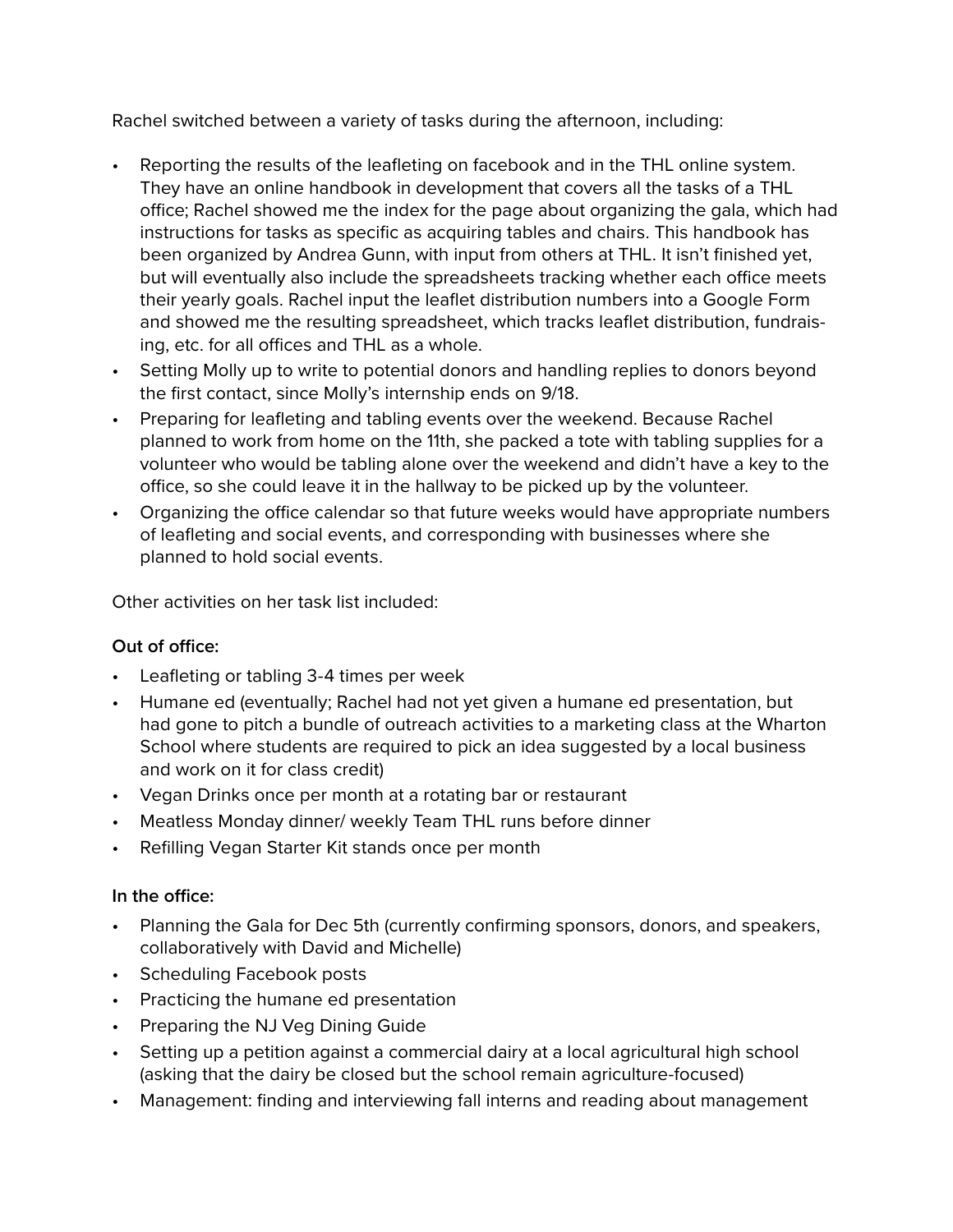- Mailing letters to Costco as part of THL's campaign to get them to sell only cage-free eggs
- Setting up Meatless Monday parties
- Setting up "Dining to Defend" fundraisers with local restaurants
- Meetings with others at THL, including Andrea, Michelle, the all-team call, and the "newbie call" with other newer office directors
- Pushing her neighborhood, Chestnut Hill, to be more veg-friendly

Michaela left at 2:00 pm, and Molly left at 3. Deloris left a little while later. Rachel stayed in the office until at least 6:30, participating in my conversation with Harish, Lydia, and Denise.

## **Conversation with Board Members**

THL board members Lydia Chaudry, Denise Tremblay, and Harish Sethu live in Philadelphia and met us at the office between 4:30 and 5:30 pm.

Lydia arrived first. She also works part time for THL, handling mail and mailed-in donations, helping coordinate volunteers and interns in Philadelphia, and otherwise assisting with daily organizational business and finances. While I was in the office, Lydia processed some mail and donations and took checks to the bank.

### **Board composition and operation**

Lydia, Harish, and Denise have all been on the board of The Humane League for several years. There has been some change in board membership over that time, but it has been a fairly stable group of people. The board meets once every 4 months and also stays in touch with David via email and with THL staff in general through a Facebook group which the staff and board use for casual conversation. Members of the board also meet THL staff in person when they travel to other cities, for THL Galas or other reasons. (Lydia says she's met all but 2 or 3 of the newest staff members.)

The board generally operates through a consensus process; they sometimes take votes, but usually at that point they already know that everyone agrees on a course of action. In general their role is to advise and support David on decisions that he doesn't want to make alone. For example, when he hired for the Director of Development position, he did the interviewing, but then he prepared profiles of the top candidates to discuss with the board and get their views. Another example of a decision the board has helped with is when David at one time was considering doing direct mail fundraising for THL. Some of the board members felt that it is expensive to contact donors through the mail and would make THL look more similar to less efficient organizations. They did research on the likely costs and benefits of direct mail fundraising and shared it with David, and eventually everyone agreed that direct mail would not be the best way for THL to expand their funding.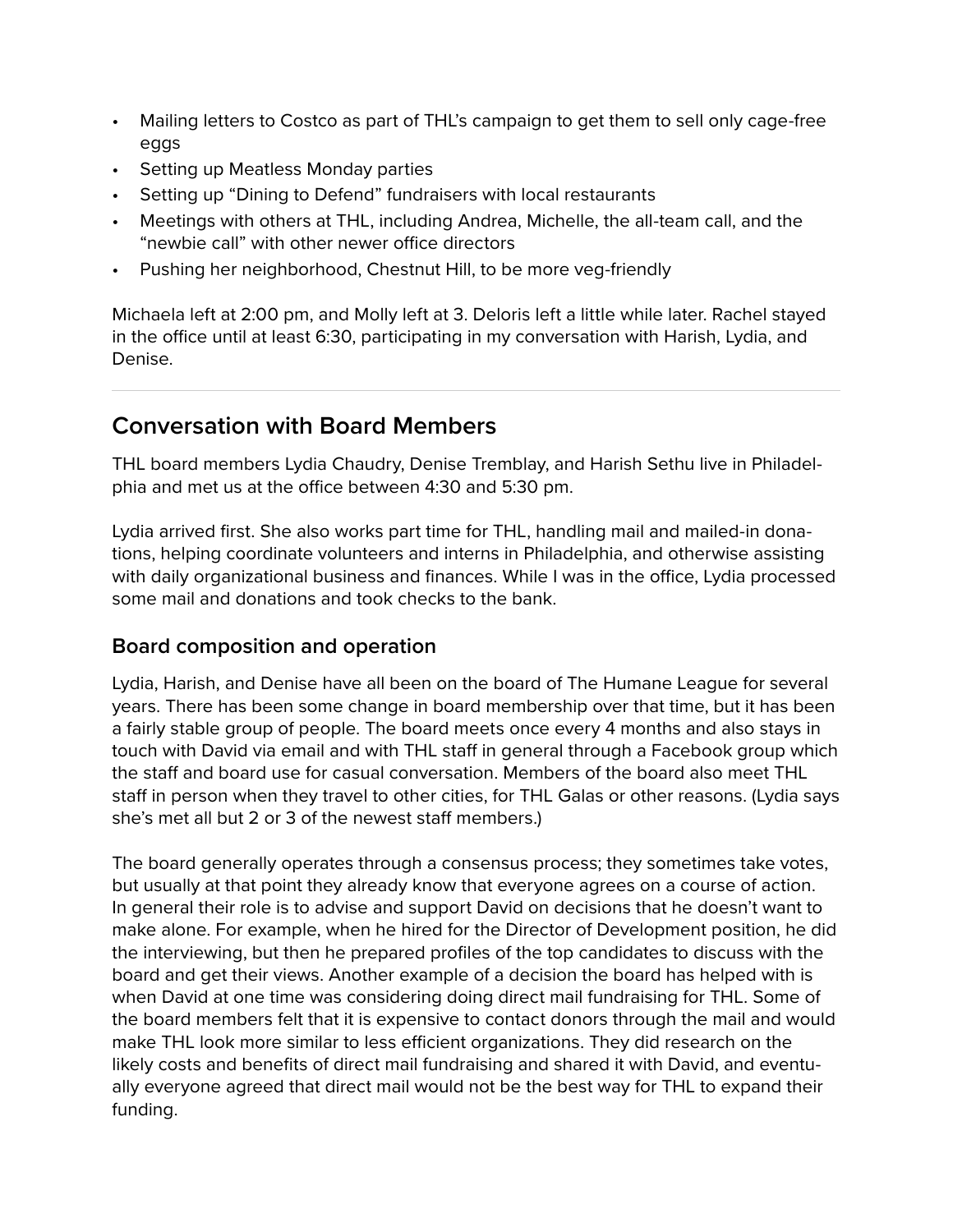Related to the stability of the board and their tendency to operate by consensus, they are very careful about the type of person they want on their board. Currently all their board members are very open to changing their views based on new evidence or arguments. They view this characteristic as the most important thing when looking for new board members. Especially because they do not have term limits and the board composition doesn't change a lot, they need to be open to new ideas as individuals, because new ideas won't come from the board members changing. If board members were dogmatically attached to particular advocacy methods, it would hamper THL's ability to change when it needs to change. On the other hand, having a consistent board provides stability for the staff; they don't have to worry that the organization's focus will change suddenly. It also allows them to be very careful about who they accept on the board, because they do not need to find new members often.

Board members do not have many other formal responsibilities beyond advising David in a general manner. They do help out with things in their professional areas (a former board member was a lawyer, and Denise is a financial manager), and of course Lydia is also a staff member. And they help with fundraising and donate to the organization.

### **Cash reserves**

THL has recently started having enough cash reserves that they need to consider what the best thing to do with them is. They decided to invest them in a conservative manner balanced between index funds and bonds, similar to a typical retirement portfolio. They're currently in the process of investing funds, because they didn't want to invest all of their existing reserves at once. (Typical investment advice is to spread investment over a period of time to avoid the risk of investing all your assets at the top of the market.)

### **Challenges for THL**

Harish said that the primary way in which he would like to see THL change would be to have it grow. He thinks the main change that is needed is to have more members/donors. Another change is that THL should hire a lawyer to support our corporate campaigns.

Lydia added that part of the challenge with growth for THL, especially with increasing the number of members, is that THL doesn't have as strong a brand as some organizations. For instance, Mercy for Animals is instantly recognizable for their undercover investigations. THL doesn't have one specific idea like that for which it is widely recognized even though board members and Rachel identified many key features of their brand, including local offices, a focus on effectiveness, and several individual programs. Denise did not add any additional changes she'd want to see at THL.

Another potential challenge for growth that the board and Rachel talked about is preserving the democratic nature that THL has now. Currently, everyone has ownership over their activities and feels heard; any staff member can suggest a change and have it be taken seriously. And everyone in the organization knows each other. The codification of